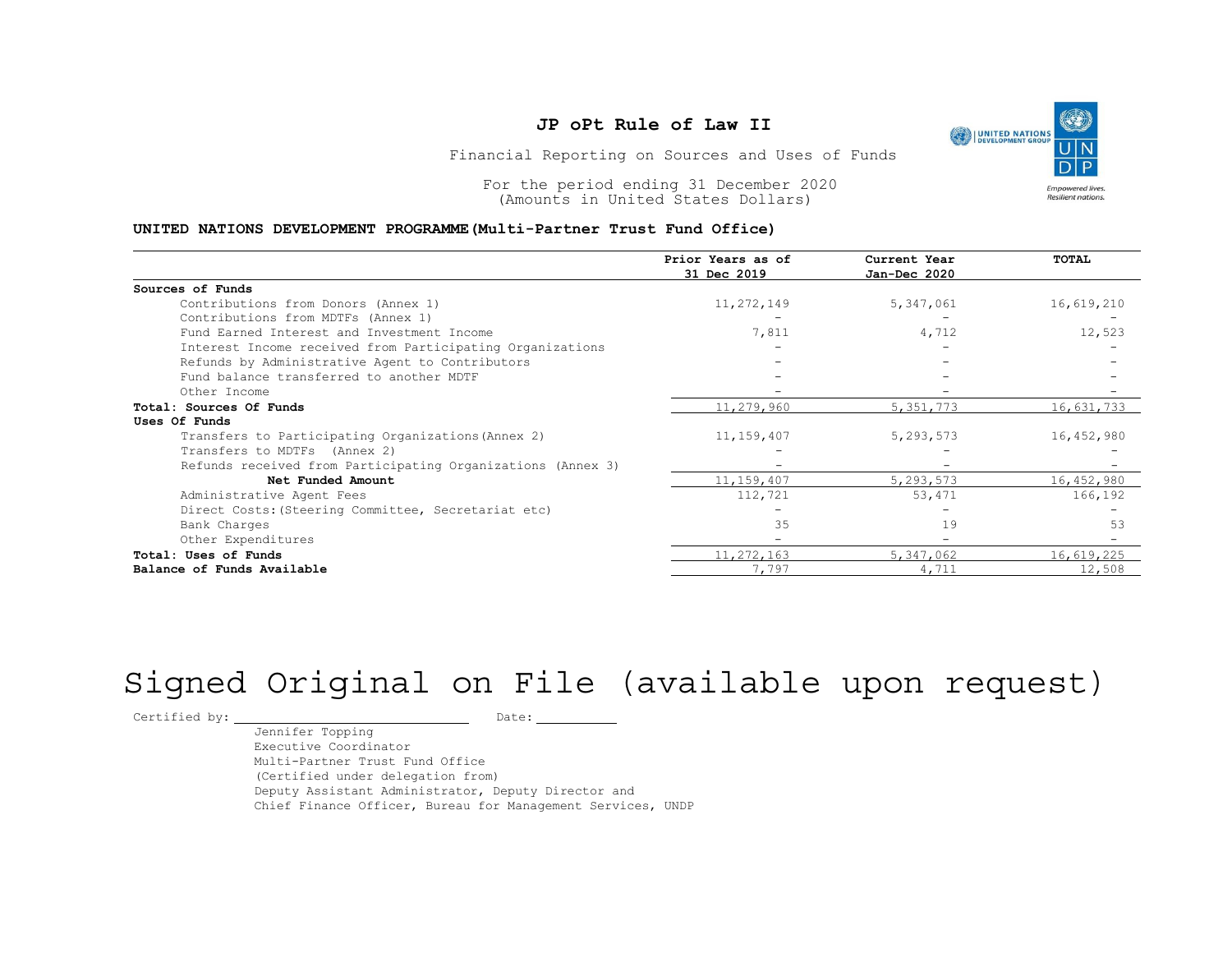

Financial Reporting on Sources and Uses of Funds

For the period ending 31 December 2020<br>
(Amounts in United States Dollars) (amounts in United States Dollars) (Amounts in United States Dollars)

### UNITED NATIONS DEVELOPMENT PROGRAMME(Multi-Partner Trust Fund Office)

Annex - 1: Contributions

|                                | Prior Years as of | Current Year<br>Jan-Dec 2020 | TOTAL      |
|--------------------------------|-------------------|------------------------------|------------|
|                                | 31 Dec 2019       |                              |            |
| From Contributors              |                   |                              |            |
| GOVERNMENT OF NETHERLANDS      | 7,534,091         | 2,674,029                    | 10,208,120 |
| SWEDISH INT'L DEVELOPMENT COOP | 3,738,058         | 2,673,032                    | 6,411,090  |
| Total: Contributions           | 11,272,149        | 5,347,061                    | 16,619,210 |

## Signed Original on File (available upon request)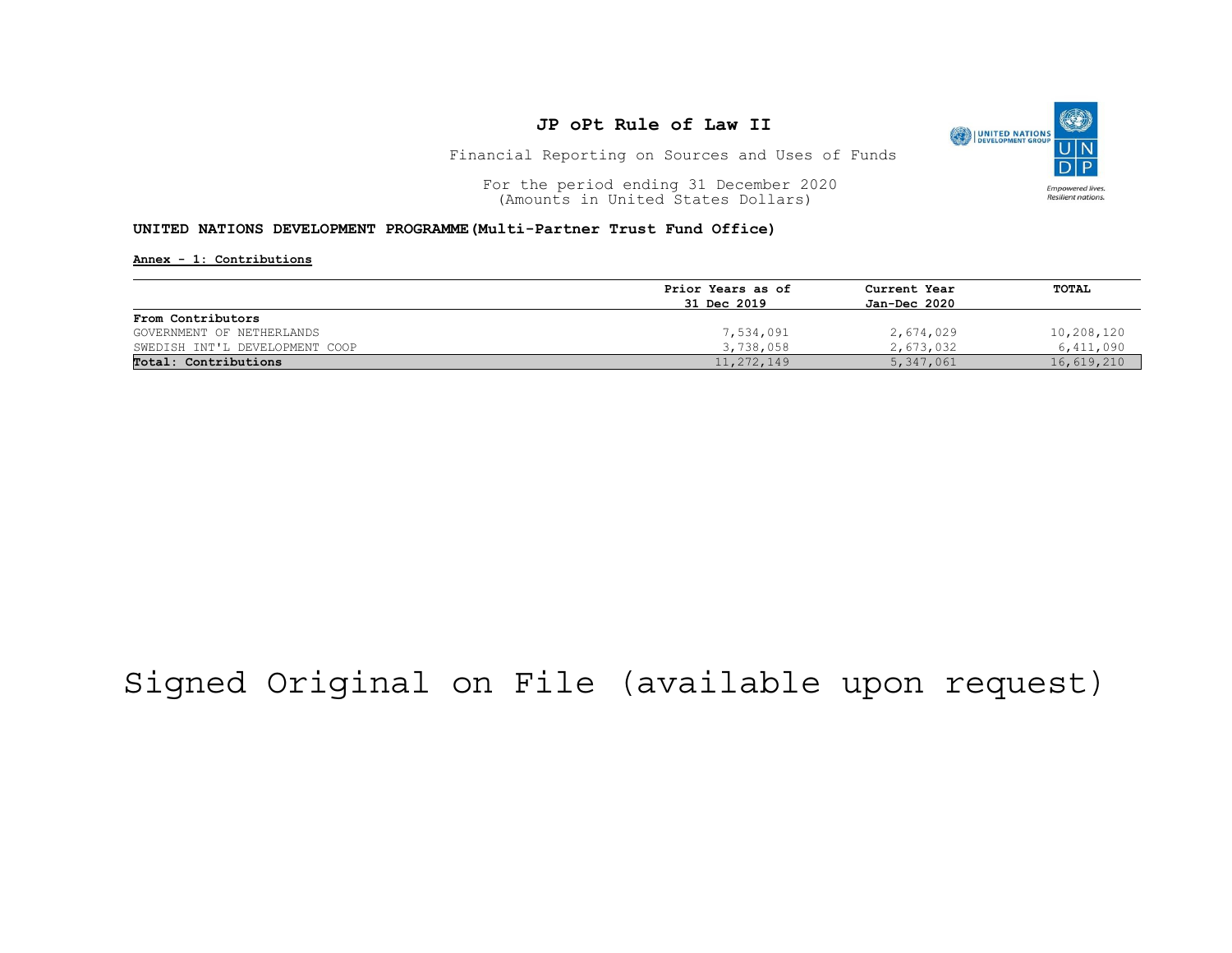

Financial Reporting on Sources and Uses of Funds

For the period ending 31 December 2020<br>
(Amounts in United States Dollars) (amounts in United States Dollars) (Amounts in United States Dollars)

### UNITED NATIONS DEVELOPMENT PROGRAMME(Multi-Partner Trust Fund Office)

Annex - 2: Transfers

|                                | Prior Years as of | Current Year<br>Jan-Dec 2020 | <b>TOTAL</b> |
|--------------------------------|-------------------|------------------------------|--------------|
|                                | 31 Dec 2019       |                              |              |
| To Participating Organizations |                   |                              |              |
| UNDP                           | 7,324,575         | 3,683,553                    | 11,008,128   |
| UNICEF                         | 1,802,494         | 791,849                      | 2,594,343    |
| UNWOMEN                        | 2,032,338         | 818,171                      | 2,850,509    |
| Total Transfers                | 11, 159, 407      | 5, 293, 573                  | 16,452,980   |

## Signed Original on File (available upon request)